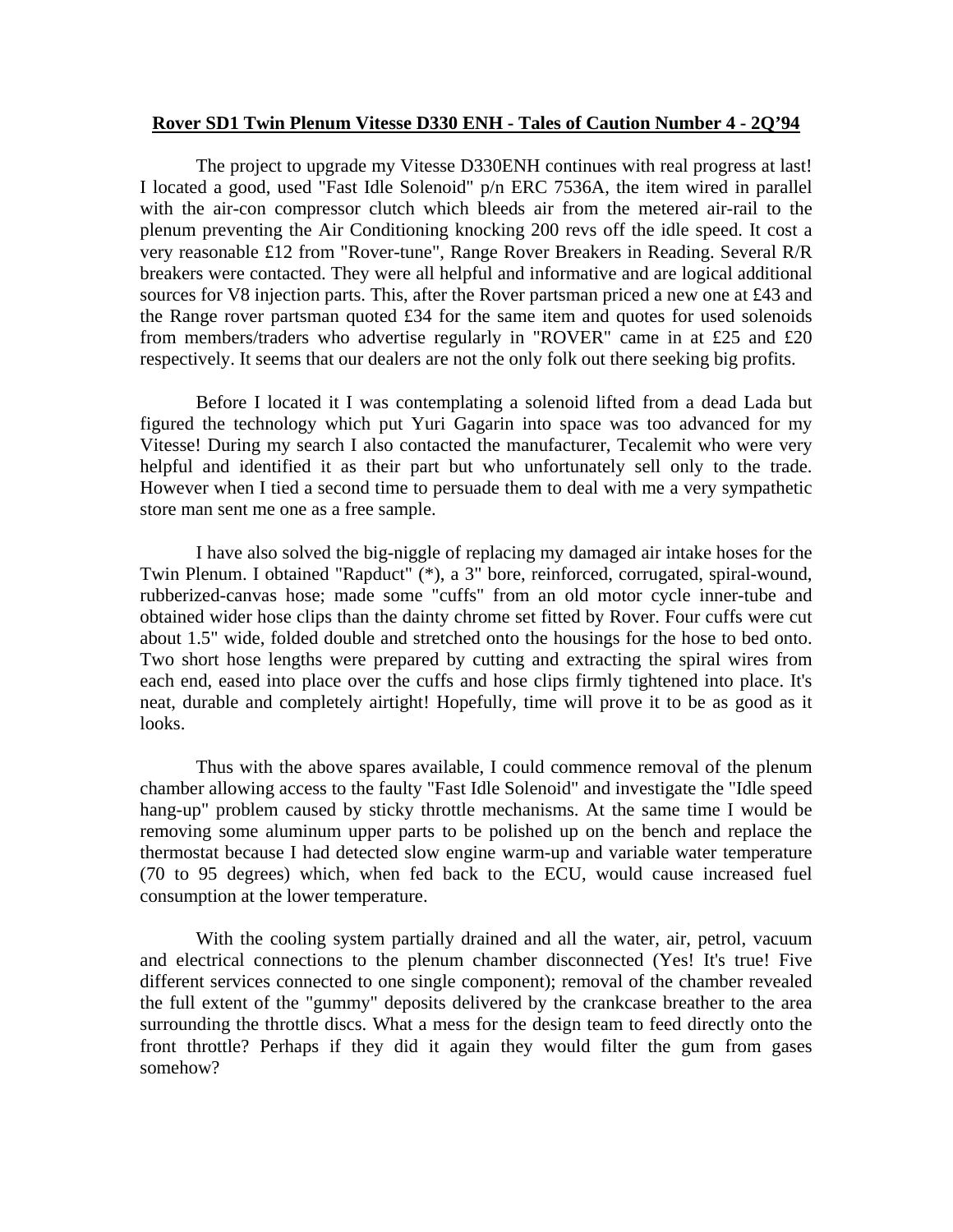Even more waxy-goo was present behind the potentiometer and around the front spindle bearing. The idle speed adjuster screw and its O-ring were caked in crusty carbon deposit as was the idle-air channel leading into the chamber. The throttle mechanism, jackshaft, quadrant and associated brackets were cautiously dismantled and cleaned with particular care taken to protect the edges of the discs. There was minor wear in the rear spindle and on the rear disc but I would not be replacing them at the first pass.

Surprisingly, there were only 3 spindle seals present when the micro-fiche says there should be 4! These would need to be renewed, and guess what?? The lowest price came from the Range Rover partsman. The plenum interior including the various water/airways was thoroughly cleaned with solvent. The exterior was stained and oxidized so this was cleaned-up with saucepan cleaning paste/compound and polished with toothpaste. It's now shiny, tastes great and won't need any fillings until the next check-up! The rocker covers and other aluminum parts had the same treatment. To preserve the finish I rubbed Dow Corning clear silicon compound well into all the exterior surfaces, figuring that because nothing sticks to silicon, it should neither stain nor oxidize too quickly.

 The throttle mechanisms were re-assembled as described in Rover's technical bulletin (No 182 dated 28/1/88) not replacing the quadrant as demanded, but ensuring it would fit tight again on it's shaft by opening up the "slit" with a junior hacksaw and making sure the screw, nut and washers seated neatly into their locations. The throttle disc retaining screws were not tightened until last so that the best fit could be made in their final position to try and minimize any "hang- up" which would probably occur. The interconnecting adjusters were carefully positioned to ensure both discs opened simultaneously and the quadrant was set to open the discs as it moved away from its stop.

 During this reassembly operation a couple of design deficiencies came to mind. For a start the two throttle central throttle return springs seem too strong and would be the prime cause of wear in the rear spindle and bearings. Second the whole mechanism could have been centre pull as depicted on the customized J.E. version on the front cover of March 94 "Rover". It's not as pretty but the original designers needed a compromise here. Note, I subsequently came to change my view on the advantage of centre pull which would not be necessary providing the TP throttles were correctly maintained).

 During a thorough inspection and clean-up of parts, pipes and wiring exposed by the removal of the plenum and rocker covers I cracked one of the grey injector wiring plugs but not too badly. The lesson here is to warm them slightly with a hot air gun and spray them all with WD40 before easing them off. Re-assembly of the plenum parts was the reverse of removal (as they say in Haynes) with instant gasket used for the plenum seal but with one face coated with oil to facilitate easy removal next time around! I am pleased with the visual appeal of lightly polished aluminum and new air intake hoses but what would be the performance outcome of this major throttle/plenum interior clean-up?

 With the throttle potentiometer set 40 milli-volts higher than before (0.360 volts is the upper limit according to "expert" advice), the mixture screw 3 turns out and the idle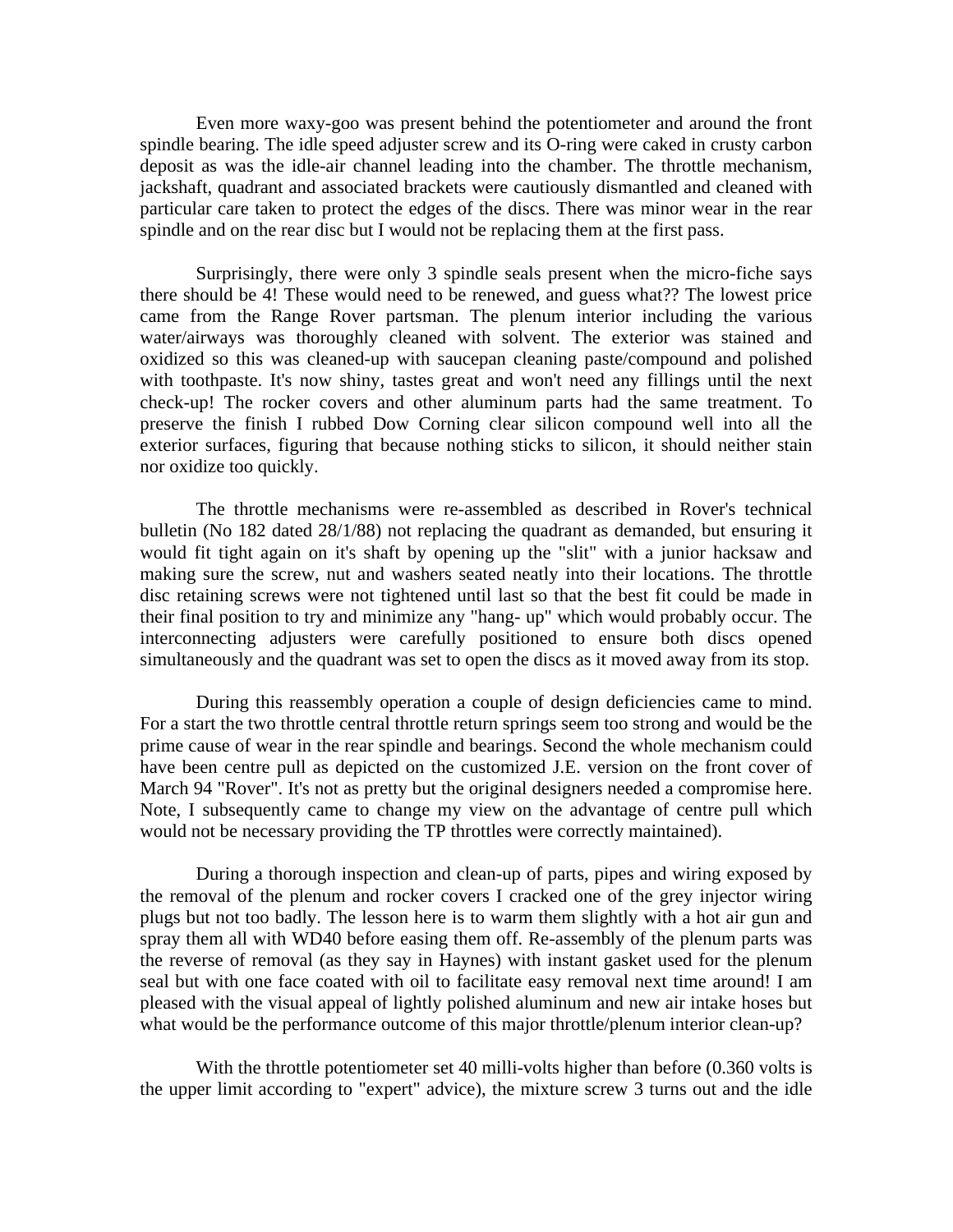screw somewhere similar to my the last setting, the engine started first poke. After warmup it idled at about 1800 rpm! Not to worry! I found that with the idle screw wound down another 3 or so turns it gave a very responsive control over the idle speed. This certainly resulted from either cleaning up the gunged screw, O-ring and airway or from a small increase of air passing around the cleaned-up discs? It doesn't really matter though, as long as the air flow is constant! On the road I commenced a long experiment shuttling up and down the local A1 at Biggleswade, parking-up regularly to fine-adjust the throttle potentiometer setting, mixture and idle speed. I initially found that the engine seemed to choke at high speed so the throttle potentiometer and the mixture setting were reduced.

At the end of the trial the settings/results were:-

- Throttle pot 328 millivolts.
- Mixture screw 2 turns out.
- Idle speed 875 rpm.
- Plug colour Light straw.
- Performance Excellent.

 And Bravo! The air-con no longer lowered the idle speed, which is rock steady as the refrigerator cycles on and off. There was still however a minor throttle hang-up.

Under normal driving the idle speed always resets to the same level but when stationary, if I lightly tapped the interconnecting mechanism with a screwdriver handle or pushed it with my fingers the throttle discs "bedded" a little bit more and the speed dropped a tad! This might be a disc set-up problem or it could be wear. Either way it was much improved and deserves time to settle in. I made a neat eccentric adjuster fitted over the throttle stop bar to improve quadrant adjustment and this should help prevent the "final retreat" of the discs. Failing that, the central springs can be differentially adjusted for tension and if that doesn't work the plenum may have to come off again for readjustment of the discs.

 Shortly thereafter, starting with a warm engine, I monitored a smooth 65 mile test over country roads in light traffic followed by two 20 mile fixed speed tests on a main trunk road in moderate traffic with the following fuel consumption results:-

- Smooth country trip 65 miles @ 28.3 mpg average
- Fixed speed 70 mph 20 miles @ 30.1 mpg average
- Fixed speed 55 mph 20 miles @ 38.3 mpg average

 The acceleration and high speed performance seem quite good but I needed a comparison and have since met up with fellow Vitesse owner/member Andrew Burge from Ipswich who had a below par twin plenum and was also seeking help. In atrocious weather, Andrew drove my car to the limit of the prevailing conditions and declared it to be in really good shape, performance-wise! I would be very keen to meet up with other fellow Twin Plenumites for similar information exchanges and collaboration.